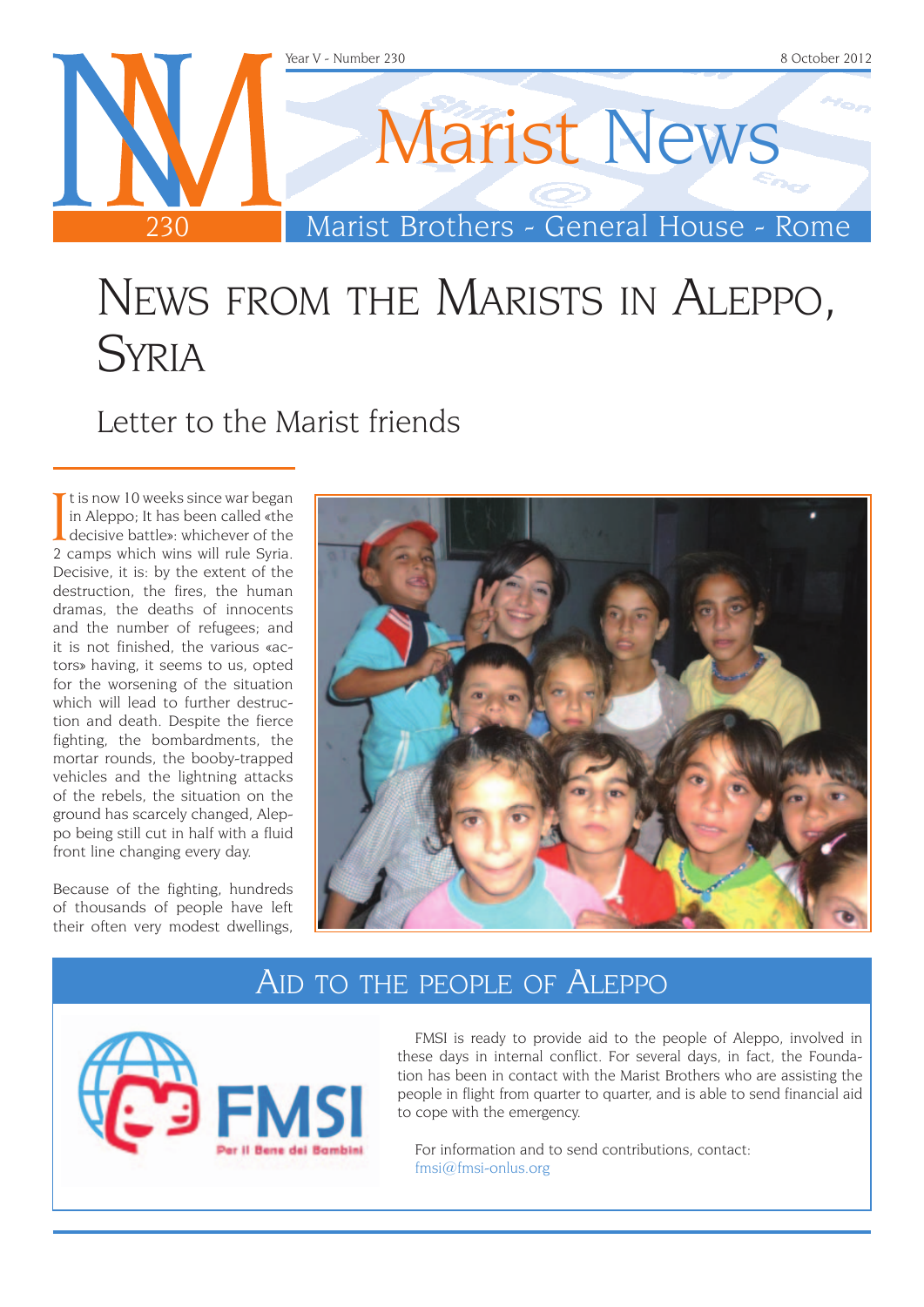abandoning their meagre possessions, fleeing the dangerous zones and wandering the streets in search of shelter. The public gardens and the schools are their refuges. The authorities have opened 90 schools to house the refugees but providing them only with a roof and leaving the rest to the NGOs.

Our group, the Marist blues, is composed of about 50 persons, mainly youth. We have taken charge of 4 neighbouring schools in the popular quarter of Aleppo that the Christians call "Djabal Al Sayde" (the hill of Our Lady) and the Moslem Cheikh Maksoud. Nearly 1200 displaced persons are crowded there, especially families with 4 to 8 children each, all Moslem, Syrians certainly but of different ethnic groups: there are Arabs, Turkomans, Kurds and many Kourbates (Romanies). Our activities take place on many levels:

- First, to assure lodging: matress, towels, drinking water.
- Then food: the 3 meals for the adults and young people, milk for the babies…



• Finally, we concern ourselves with the children. We try to make them forget the war and their misery. 25 young Marist blues take turns morning and afternoon to

- Then hygiene: sanitary installations, cleanliness of the places, the toilets; distribution of soap, detergents, nappies …
- Then health: we have opened a medical post with young doctors who are rostered to care for

the sick and especially supply them with free medicines

• It must not be forgotten that these people have left their homes with only the clothes they were wearing. We try to provide them with clothing, especially for the babies and the children.



get them to play, distract them, and fill the very long times with educational activities.

The quarter of Djabal Al Saydé was the most secure, because the most northern in Aleppo (the battles have taken place mostly in the eastern and southern quarters of the city). But last week, two events shook the

quarter: on Friday 28 September, the rebels made an incursion of several hours, quickly repelled by the regular army but leaving many dead on the ground and the refugees very disturbed. Then on Sunday 30 September, several mortar shells fell some metres from the schools causing a lot of material damage but fortunately few casualties. Some refugee families fled to other calmer places (for some, it was the 3rd or 4th move) and they were quickly replaced in the schools by new arrivals. And many Christian families who live in the area have fled and come to take refuge with the Marists thus joining other poor families from Midane who had found refuge with the Brothers two weeks ago.

For two and a half months, "the Marist blues" have continued (it has to be said in all humility: with great courage and much bravery) their commitment to the refugees, and recently we have undertaken a new project for the young